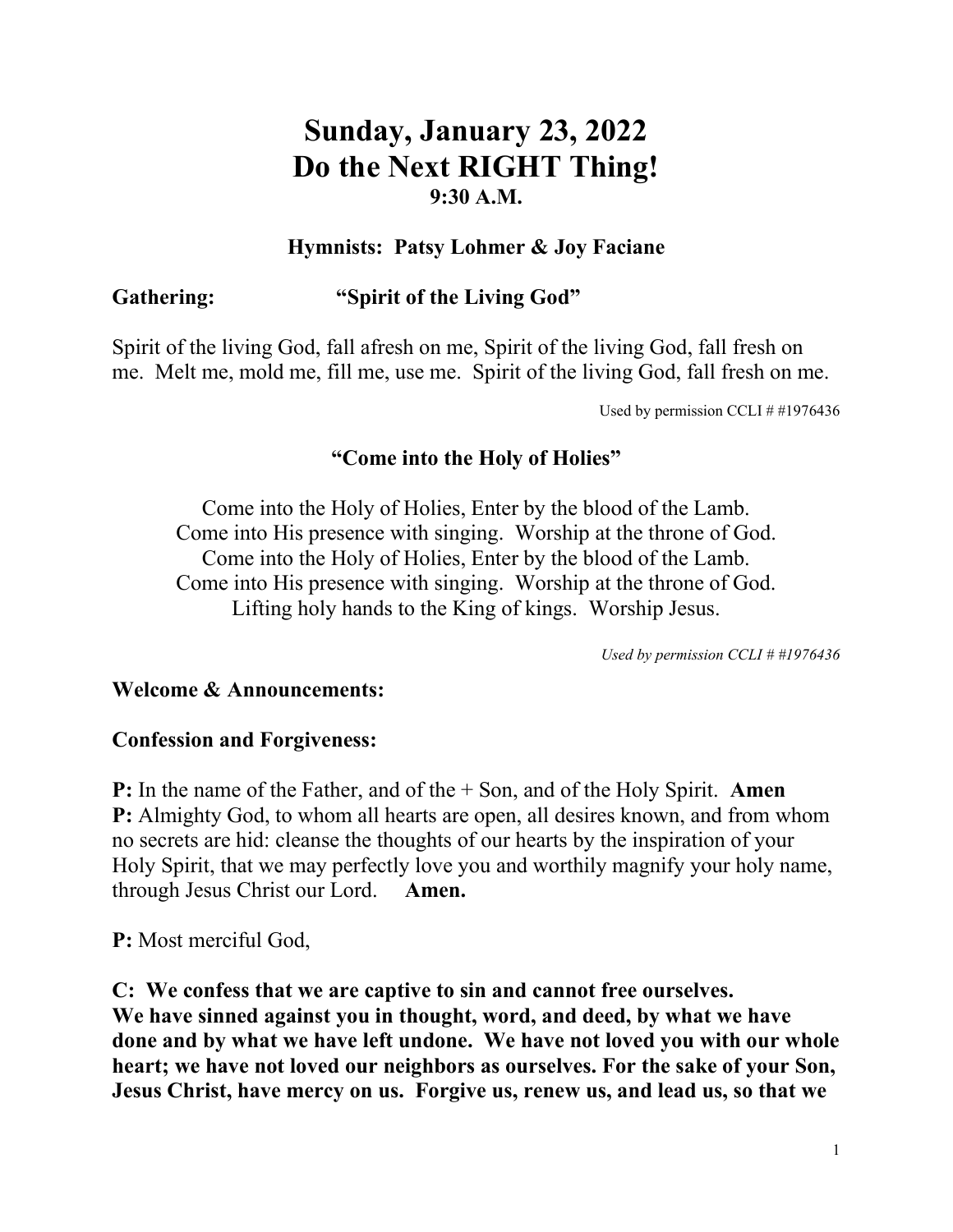# **may delight in your will and walk in your ways, to the glory of your holy name. Amen.**

**P:** In the mercy of almighty God, Jesus Christ was given to die for us, and for his sake God forgives us all our sins. As a called and ordained minister of the church of Christ, and by his authority, I therefore declare to you the entire forgiveness of all your sins, in the name of the Father, and of the  $+$  Son, and of the Holy Spirit. **Amen**

# **Opening Song: "Gather Us In" ELW, # 532**

- 1. Here in this place the new light is streaming, now is the darkness vanished away; see in this space our fears and our dreamings brought here to you in the light of this day. Gather us in, the lost and forsaken, gather us in, the blind and the lame; call to us now, and we shall awaken, we shall arise at the sound of our name.
- 2. We are the young, our lives are a mystery, we are the old who yearn for your face; we have been sung through-out all of history, called to be light to the whole human race. Gather us in, the rich and the haughty, gather us in, the proud and the strong; give us a heart, so meek and so lowly, give us the courage to enter the song.
- 3. Here we will take the wine and the water, here we will take the bread of new birth, here you shall call your sons and daughters, call us a new to be salt for the earth. Give us to drink of the wine of compassion, give us to eat the bread that is you; nourish us well, and teach us to fashion lives that are holy and hearts that are true.
- 4. Not in the dark of buildings confining, not in some heaven, light years away, here in this place the new light is shining, now is the kingdom, and now is the day. Gather us in and hold us forever, gather us in and make us your own; gather us in, all peoples together, fire of love in our flesh and bone.

*Used by Permission One license # A715553*

### **Greeting:**

**P:** The grace of our Lord Jesus Christ, the love of God, and the communion of the Holy Spirit be with you all.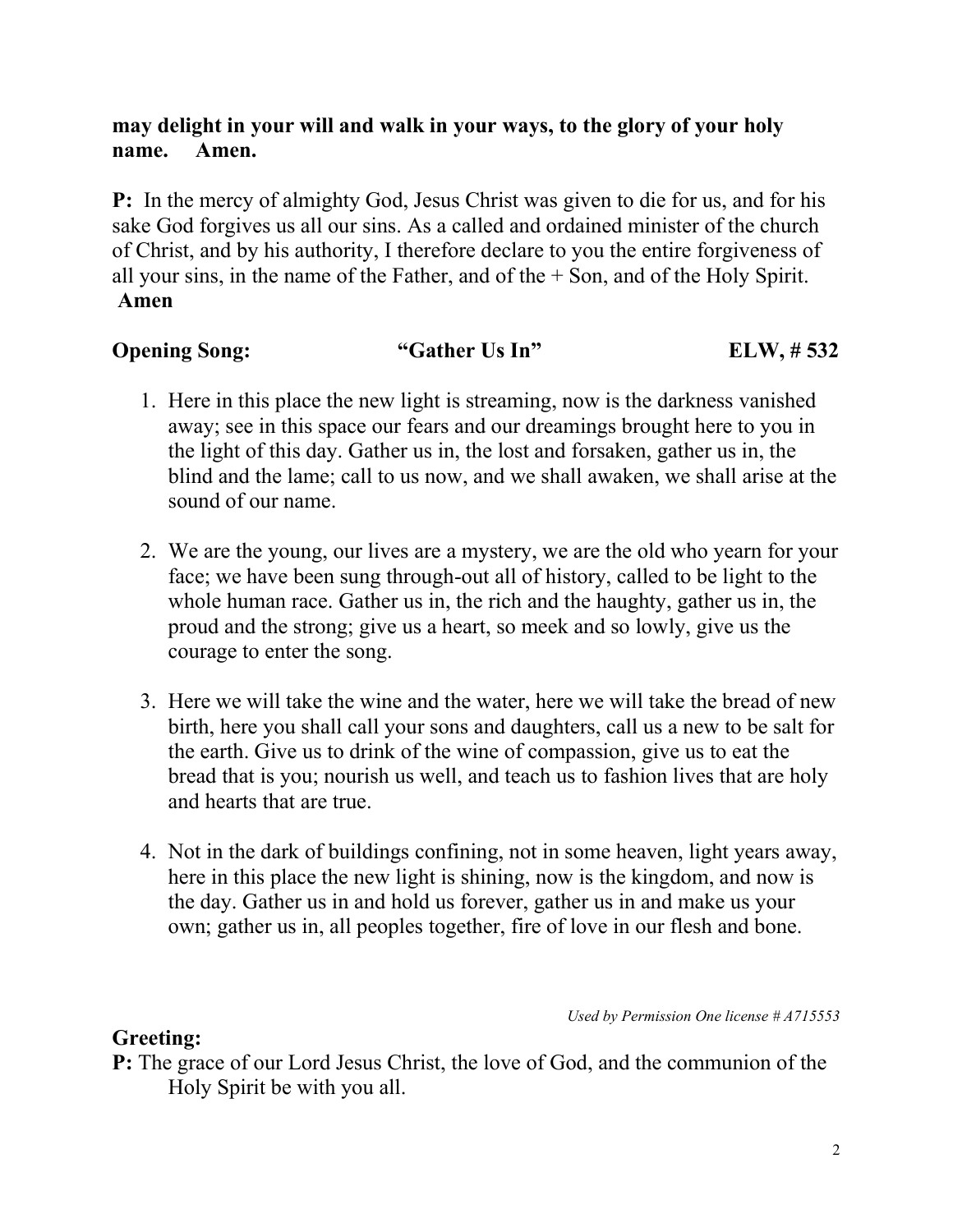**C: And also with you.** 

#### **Kyrie Eleison** "Kyrie" ELW, p. 184

#### **Chorus:**

# **Kyrie eleison, on our world and on our way. Kyrie eleison, every day.**

1. For peace in the world, for the health of the church, for the unity of all; For this holy house, for all who worship and praise, let us pray to the Lord.

#### **Chorus**

2. That we may live out your impassioned response to the hungry and the poor; That we may live out truth and justice and grace, let us pray to the Lord, let us pray to the Lord.

#### **Chorus**

3. For peace in our hearts, for peace in our homes, for friends and family; For life and for love, for our work and our play, let us pray to the Lord, let us pray to the Lord.

### **Chorus**

4. For your spirit guide; that you center our lives in the water and the Word; That you nourish our souls with your body and blood, let us pray to the Lord, let us pray to the Lord.

#### **Chorus:**

**Prayer of the Day**

**Special Music: Choir "Jesus Loves Me" Megan Buness Director**

| 1 <sup>st</sup> Reading: | <b>Philippians 3:7-14</b> |
|--------------------------|---------------------------|
| $2nd$ Reading:           | Hebrews 12:1-3, 11        |
| <b>Gospel:</b>           | Luke 14:25-35             |

### **Hymn of the Day: "Will You Come and Follow Me" ELW, # 798**

- 1. Will you come and follow me if I but call your name? Will you go where you don't know and never be the same? Will you let my name be known, will you let my life be grown in you and you in me?
- **2.** Will you leave yourself behind if you but call your name? Will you care for cruel and kind and never be the same? Will you risk the hostile stare, should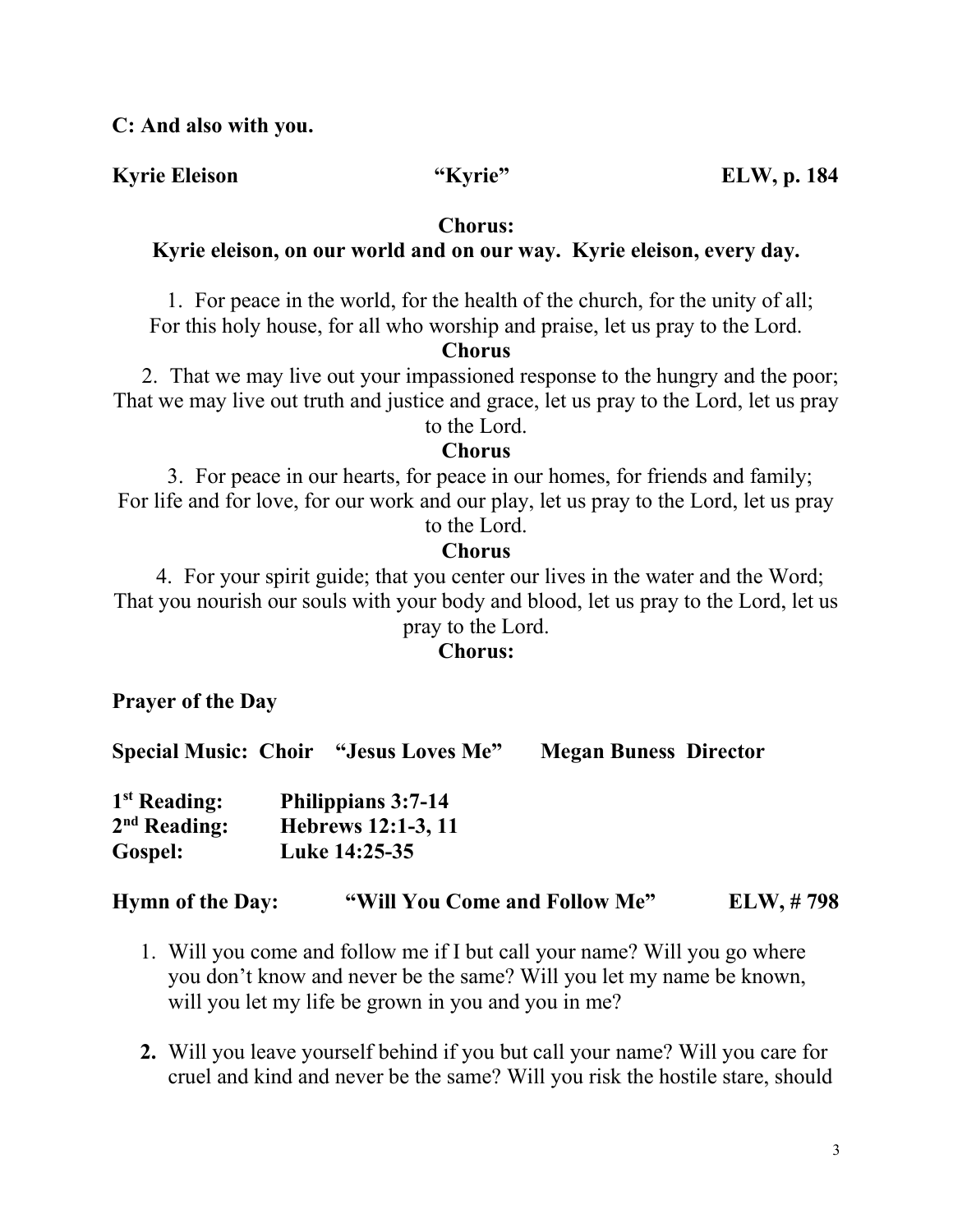your life attract or scare? Will you let me answer prayer in you and you in me?

- 3. Will you let the blinded see if I but call your name? Will you set the prisoners free and never be the same? Will you kiss the leper clean, and do such as this unseen, and admit to what I mean in you and you in me?
- 4. Will you love the you, you hide if I but call your name? Will you quell the fear inside and never be the same? Will you use the faith you've found to reshape the world around, through my sight and touch and sound in you and you in me?
- 5. Lord, your summons echoes true when you but call my name. Let me turn and follow you and never be the same. In your company I'll go where your love and footsteps show. Thus, I'll move and live and grow in you and you in me.

*Used by Permission One license # A715553*

| Sermon:                | "Do the Next RIGHT Thing!"                                                                                                                                                                                                                                                                                                                                                                          | <b>Pastor Barb Lemke</b> |
|------------------------|-----------------------------------------------------------------------------------------------------------------------------------------------------------------------------------------------------------------------------------------------------------------------------------------------------------------------------------------------------------------------------------------------------|--------------------------|
| <b>Apostles' Creed</b> |                                                                                                                                                                                                                                                                                                                                                                                                     |                          |
|                        | I believe in God, the Father almighty,<br>creator of heaven and earth.                                                                                                                                                                                                                                                                                                                              |                          |
|                        | I believe in Jesus Christ, God's only Son, our Lord,<br>who was conceived by the Holy Spirit,<br>born of the virgin Mary,<br>suffered under Pontius Pilate,<br>was crucified, died, and was buried;<br>he descended into hell<br>On the third day he rose again;<br>he ascended into heaven,<br>he is seated at the right hand of the Father,<br>and he will come to judge the living and the dead. |                          |
|                        | I believe in the Holy Spirit,<br>the holy catholic church,                                                                                                                                                                                                                                                                                                                                          |                          |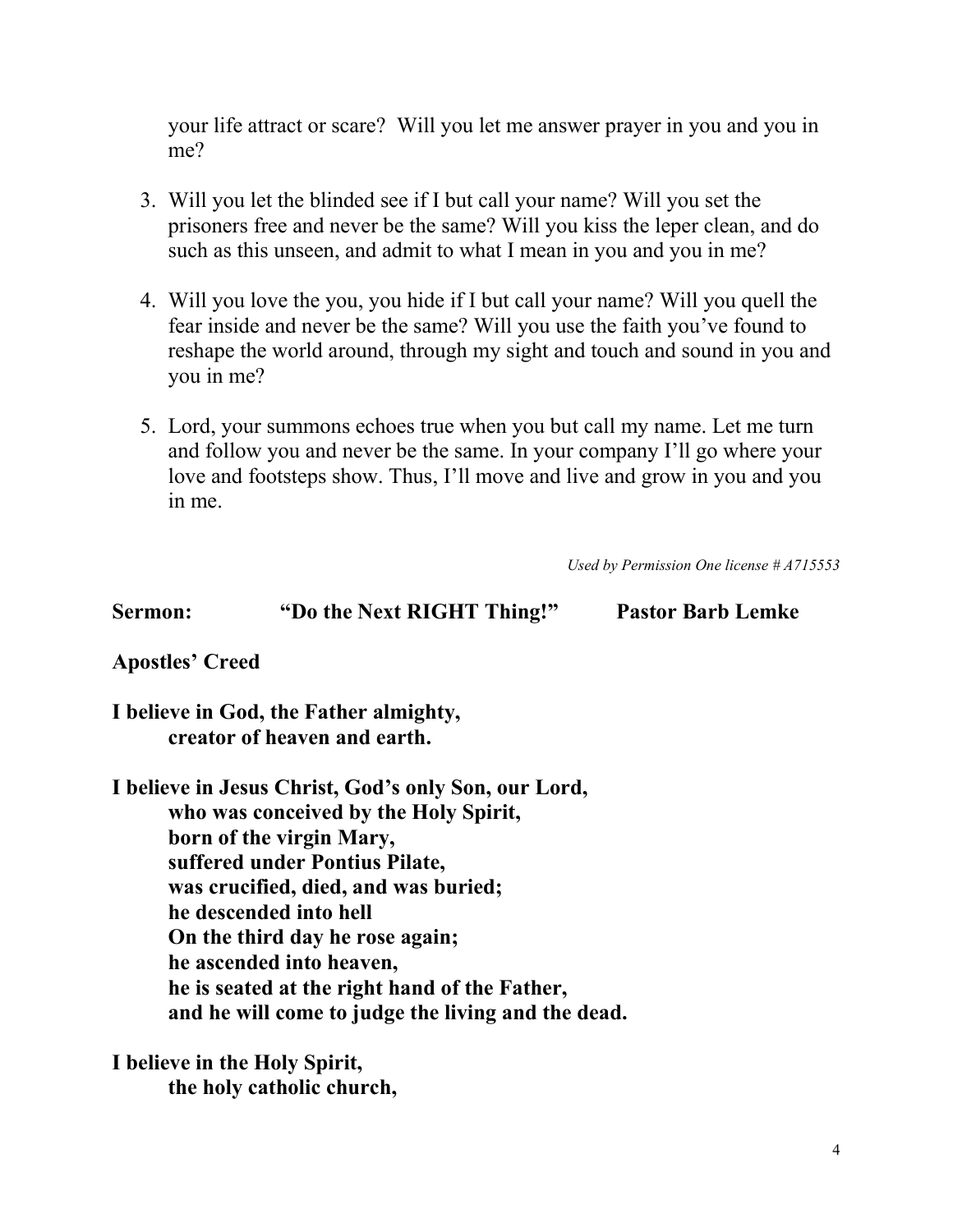**the communion of saints, the forgiveness of sins, the resurrection of the body, and the life everlasting. Amen.**

#### **Prayers of the Church:**

Bethel's shut-ins – Peace, health, comfort, & community Tim Washington Delores Rasmussen, Ruth Matthews & Dan Rasmussen George & Sally Odernheimer Deloris Delapp's brother Cecil Ron Freund's sister Marcia, Ron and family Gina Brisby Marvin Bohrer – Continued healing - Eyes Lisa Dally's Brother Michael Bonebrake Cancer Bonnie Frank – Eyes Bob Steinert Carol Einertson Lindsey Janoe Rehab: Josh Carter

#### **Thanksgiving for Bethel Members:**

Jean Tilton Audra Gednalske Travis Kleven

#### **Communion:**

P: The Lord be with you.

- **C: And also with you.**
- P: Lift up your hearts.
- **C: We lift them up to the Lord.**
- P: Let us Give thanks to the Lord our God.
- **C: It is right to give our thanks and praise.**

**Lord's Prayer:**

Our Father, who art in heaven, hallowed be thy name, thy kingdom come, thy will be done, on earth as it is in heaven.